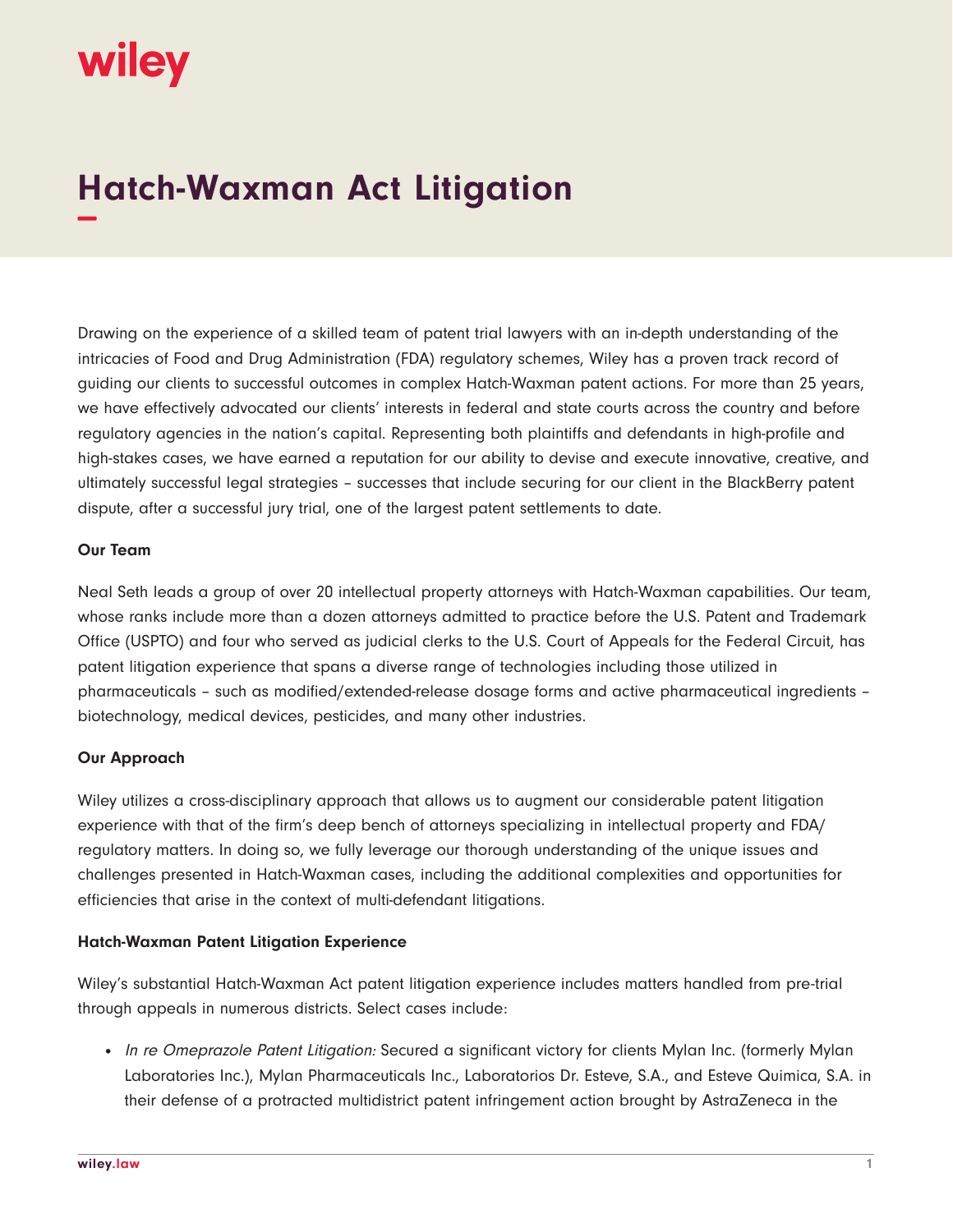Southern District of New York against five accused generic products. The case involved Astra's Prilosec® (omeprazole) proton pump inhibitor product. The district court issued an opinion ruling that Mylan/Esteve and one other defendant did not infringe the asserted patents, and this decision was affirmed on appeal. Mylan had launched its omeprazole product at risk of incurring substantial damages prior to trial. Wiley continues to represent Mylan in this action in connection with pending antitrust counterclaims filed by Mylan, which are currently stayed.

- Alza Corp. v. Mylan Labs., Inc.: Successfully represented Mylan through appeal in a patent infringement action brought by Alza, a division of Johnson & Johnson, in the Northern District of West Virginia. The case involved the urinary incontinence drug Ditropan XL® (sustained-release oxybutynin chloride). Wiley obtained judgment for Mylan of non-infringement and invalidity based on anticipation and obviousness following a two-week bench trial, which was affirmed by the Court of Appeals for the Federal Circuit.
- Ortho-McNeil Pharm., Inc. v. Mylan labs. Inc.: Represented Mylan in an infringement action brought in the Northern District of West Virginia involving the antibiotic drug Levaquin® (levofloxacin). After a more than five-week bench trial, the court found in favor of plaintiffs, ruling that Mylan had not proven by clear and convincing evidence that the patent covering the active pharmaceutical ingredient was invalid, which was upheld on appeal.
- Schering Corp. v. Zenith Goldline Pharms. Inc.: Successfully represented Zenith Goldline in an infringement action brought by Schering in the District of New Jersey. This was a multi-defendant consolidated case involving the antihistamine drug Claritin® (loratadine). Wiley, in cooperation with codefendants, obtained summary judgment of invalidity for Zenith, which was affirmed on appeal.
- Merck & Co., Inc. v. Mylan Pharms. Inc: Successfully represented Mylan in an infringement action brought by Merck in the Eastern District of Pennsylvania. The case involved the drug Sinemet® CR (sustained release carbidopa/levodopa). Wiley obtained summary judgment of non-infringement, which was affirmed on appeal. Carbidopa-levodopa was one of Mylan's top-selling products for a number of years.
- OSI Pharms., Inc. v. Mylan Pharms. Inc: Currently representing Mylan in an infringement action brought by OSI, Pfizer and Genentech in the District of Delaware. The case involves the cancer drug Tarceva® (erlotinib). Discovery is ongoing.
- Eurand, Inc. et al. v Mylan Pharms. Inc., et al.: Currently representing Mylan in an infringement action brought by Eurand, Cephalon, and Anesta AG in the District of Delaware. The case involves the drug Amrix® (an extended release dosage form of the skeletal muscle relaxant cyclobenzaprine HCl). Discovery is ongoing.

We have also been involved in Hatch-Waxman litigations concerning the following products, among others:

- Acetaminophen IV (Ofirmev®)
- Allopurinol (Zyloprim<sup>®</sup>)
- Aripiprazole (Abilify<sup>®</sup>)